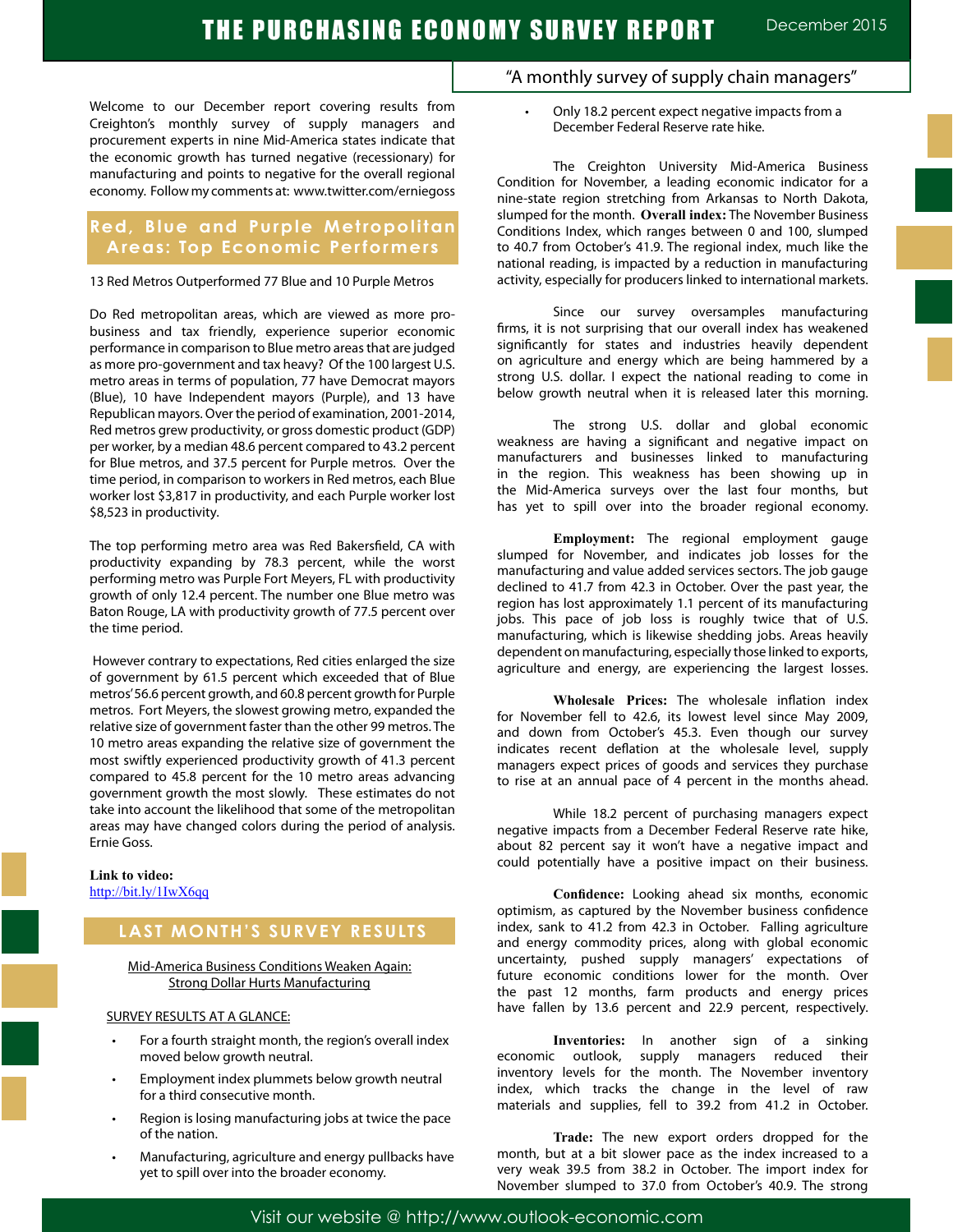## "A monthly survey of supply chain managers"

# THE PURCHASING ECONOMY SURVEY REPORT December 2015

U.S. dollar, making U.S. goods less competitively priced abroad, and a weaker global economy, battered new export orders for the month. On the other hand, negative regional manufacturing growth and lower oil prices again pushed the import index below growth neutral for the month.

**Other components:** Components of the November Business Conditions Index were new orders at 34.2, down from 38.1 in October; production or sales moved lower to 36.2 from October's 38.7; and delivery speed of raw materials and supplies advanced to 52.4 from last month's 49.3.

The Creighton Economic Forecasting Group has conducted the monthly survey of supply managers in nine states since 1994 to produce leading economic indicators of the Mid-America economy. States included in the survey are Arkansas, Iowa, Kansas, Minnesota, Missouri, Nebraska, North Dakota, Oklahoma and South Dakota.

The forecasting group's overall index, referred to as the Business Conditions Index, ranges between 0 and 100. An index greater than 50 indicates an expansionary economy over the course of the next three to six months. The Business Conditions Index is a mathematical average of indices for new orders, production or sales, employment, inventories and delivery lead time. This is the same methodology used by the National Institute for Supply Management, formerly the Purchasing Management Association, since 1931.

## **MID-AMERICA STATES**

## ARKANSAS

Arkansas' November overall index, or leading economic indicator, sank to 42.1 from October's 43.6. Components of the index from the monthly survey of supply managers were new orders at 35.3, production or sales at 37.4, delivery lead time at 54.1, inventories at 40.5, and employment at 43.1. U.S. Bureau of Labor Statistics data show that over the last 12 months, Arkansas lost 4,000 manufacturing jobs. Our surveys of supply managers in the state indicate these losses will continue into the first quarter of 2016.

#### IOWA

The November Business Conditions Index for Iowa declined to 42.3 from 44.2 in October. Components of the index from the monthly survey of supply managers were new orders at 35.5, production or sales at 37.6, delivery lead time at 54.4, employment at 43.3, and inventories at 40.7. U.S. Bureau of Labor Statistics data show that over the last 12 months, Iowa lost 1,300 manufacturing jobs. Our surveys of supply managers in the state indicate this trend will continue into the first quarter of 2016.

#### KANSAS

The Kansas Business Conditions Index for November rose to a weak 42.6 from October's 41.7. Components of the leading economic indicator from the monthly survey of supply managers were new orders at 35.8, production or sales at 37.9, delivery lead time at 54.8, employment at 43.6, and inventories at 41.0. U.S. Bureau of Labor Statistics data show that since January of this year, Kansas lost 2,000 manufacturing jobs. Our surveys of supply managers in the state indicate these losses will continue into the first quarter of 2016.

## MINNESOTA

The November Minnesota Business Conditions Index slumped to 41.1 from October's 42.7. Components of the index from the monthly survey of supply managers were new orders at 34.5, production or sales at 36.5, delivery lead time at 52.8,

The U.S. added 211,000 jobs in November and t unemployment rate was unchanged at a low 5.0%. This is strong and well above expectations. It push the likelihood of a Fed rate hike at its December 20 meetings to 75%.

inventories at 39.5, and employment at 42.0. U.S. Bureau of Labor Statistics data show that over the last 12 months, Minnesota lost 800 manufacturing jobs. Our surveys of supply managers in the state point to slight losses into the first quarter of 2016 as manufacturing exports slide even lower.

#### **MISSOURI**

• The Case-Shiller home price index for September 20 was 5.5% above that for September 2014. We are tracki more and more housing price bubbles across the U Rents are also expanding at an unsustainable pace.

- Over the past 12 months, the U.S. energy sector has lost 122,000 jobs (14.2%) and manufacturing sector has sh 36,000 jobs (0.3%).
- Retail sales for October were weak expanding by or 1.7% from October 2014. The holiday buying seasor likely to come in weak.

The Business Conditions Index for Missouri slumped to 41.9 from October's 50.1. Components of the index from the survey of supply managers were new orders at 45.6, production or sales at 39.5, delivery lead time at 41.4, inventories at 43.2, and employment at 42.0. U.S. Bureau of Labor Statistics data show that over the last 12 months, Missouri added 3,000 vehicle manufacturing jobs, but lost 1,400 manufacturing jobs outside of vehicle production. I expect slight manufacturing losses into the first quarter of 2016.

- CPI: Around Jan. 17 (has not been scheduled at t time), the Bureau of Labor Statistics will announc the consumer price index for December. Note the co CPI, which excludes food and energy. The latest release indicated 1.9% growth. This should be a concern for t Fed since it is close to their target.
- **PMIs:** On Jan. 4, the first business day of Janua Creighton and the National Institute for Supp Management will release regional and national PM for December. Both PMIs are moving lower. Very we readings for both, which I expect, will be bearish stocks.
- • **Yield on 10-Year Treasury Bond:** On finance.yahoo. com follow the yield on this long-bond yield for eviden or rising inflationary pressures. Yields above 2.7% early warnings of higher interest rates in the mont ahead.

#### NEBRASKA

• In order to reduce CO2 emissions, Bernie Sande candidate for the Democrat presidential nomination calls for: a carbon tax, and a ban on offshore drilling fracking for natural gas, and the export of oil and natural gas. He calls for new and massive subsidies for wind and solar energy production. These actions may, or m not, have substantial impacts on CO2 emissions b they will, with 100% probability, cost the taxpayer and the consumer substantial dollars and increase incor inequality.

Nebraska's Business Conditions Index fell below 50.0 for the fifth straight month. The index, a leading economic indicator from a monthly survey of supply managers, increased to 43.6 from 40.1 in October. Components of the index were new orders at 35.0, production or sales at 38.5, delivery lead time at 49.0, inventories at 40.9, and employment at 42.1. U.S. Bureau of Labor Statistics data show that over the last 12 months, Nebraska lost 2,500 manufacturing jobs. Our surveys of supply managers indicate these losses will continue into the first quarter of 2016.

|      | "A monthly survey of supply chain managers"                                                     |
|------|-------------------------------------------------------------------------------------------------|
|      | Survey results for October will be released on the first business<br>day of next month, Dec. 1. |
| :he  |                                                                                                 |
| )%.  | Follow Goss on twitter at http://twitter.com/erniegoss                                          |
| ıed  | For historical data and forecasts visit our website at:                                         |
| 15   | http://www2.creighton.edu/business/economicoutlook/                                             |
|      |                                                                                                 |
|      |                                                                                                 |
| 15   |                                                                                                 |
| ing  |                                                                                                 |
| J.S. |                                                                                                 |
|      |                                                                                                 |
|      |                                                                                                 |
|      |                                                                                                 |
|      |                                                                                                 |
|      |                                                                                                 |
| ost  |                                                                                                 |
| ıed  |                                                                                                 |
|      |                                                                                                 |
|      |                                                                                                 |
| nly  |                                                                                                 |
| n is |                                                                                                 |
|      |                                                                                                 |
|      |                                                                                                 |
|      |                                                                                                 |
|      |                                                                                                 |
| his  |                                                                                                 |
| ed:  |                                                                                                 |
| ore  |                                                                                                 |
| ase  |                                                                                                 |
| the  |                                                                                                 |
|      |                                                                                                 |
|      |                                                                                                 |
| ıry, |                                                                                                 |
| ply  |                                                                                                 |
| MIs  |                                                                                                 |
| eak  |                                                                                                 |
| for  |                                                                                                 |
|      |                                                                                                 |
|      |                                                                                                 |
| OO.  |                                                                                                 |
| ነርe  |                                                                                                 |
| are  |                                                                                                 |
| ths  |                                                                                                 |
|      |                                                                                                 |
|      |                                                                                                 |
|      |                                                                                                 |
|      |                                                                                                 |
|      |                                                                                                 |
|      |                                                                                                 |
| ers, |                                                                                                 |
| on,  |                                                                                                 |
| ng,  |                                                                                                 |
| ıral |                                                                                                 |
| ınd  |                                                                                                 |
| aay  |                                                                                                 |
| วนt  |                                                                                                 |
| ınd  |                                                                                                 |
| me   |                                                                                                 |
|      |                                                                                                 |
|      |                                                                                                 |
|      |                                                                                                 |
|      |                                                                                                 |
|      |                                                                                                 |

#### NORTH DAKOTA

North Dakota's leading economic indicator for November remained below growth neutral 50.0. The Business Conditions Index increased slightly to a regional low 36.9 from November's 36.7, also a regional low. Components of the overall index from the monthly survey of supply managers were new orders at 31.0, production or sales at 32.8, delivery lead time at 47.5, employment at 37.8, and inventories at 35.5. U.S. Bureau of Labor Statistics data show that over the last 12 months, North Dakota lost 300 manufacturing jobs. Our surveys of supply managers indicate these losses will widen into the first quarter of 2016 as manufacturing linked to agriculture and energy sustain losses.

#### **OKLAHOMA**

The November Business Conditions Index for Oklahoma slumped below growth neutral for a seventh straight month. The index from a monthly survey of supply managers in the state fell to 37.5 from 40.1 in October. Components of the November survey of supply managers were new orders at 33.2, production or sales at 37.0, delivery lead time at 43.2, inventories at 39.8, and employment at 42.3. U.S. Bureau of Labor Statistics data show that over the last 12 months, Oklahoma has lost 9,000 manufacturing jobs. Our surveys of supply managers indicate these losses will continue into the first quarter of 2016 as lower energy prices weigh on Oklahoma's economy and manufacturing.

#### **SOUTH DAKOTA**

For a second consecutive month, South Dakota's leading economic indicator fell below growth neutral 50.0. The Business Conditions Index, from a monthly survey of supply managers, declined to 39.6 from 42.6 in October. Components of the overall index for November were new orders at 33.3, production or sales at 35.2, delivery lead time at 50.9, inventories at 38.1, and employment at 40.5. U.S. Bureau of Labor Statistics data show that over the last 12 months South Dakota added 900 manufacturing jobs. However, surveys over the last two months point to manufacturing losses through the first quarter of 2016.

## **THE BULLISH NEWS**

## **THE BEARISH NEWS**

## **WHAT TO WATCH**

l

## **Goss Eggs (Recent Dumb Economic Moves)**